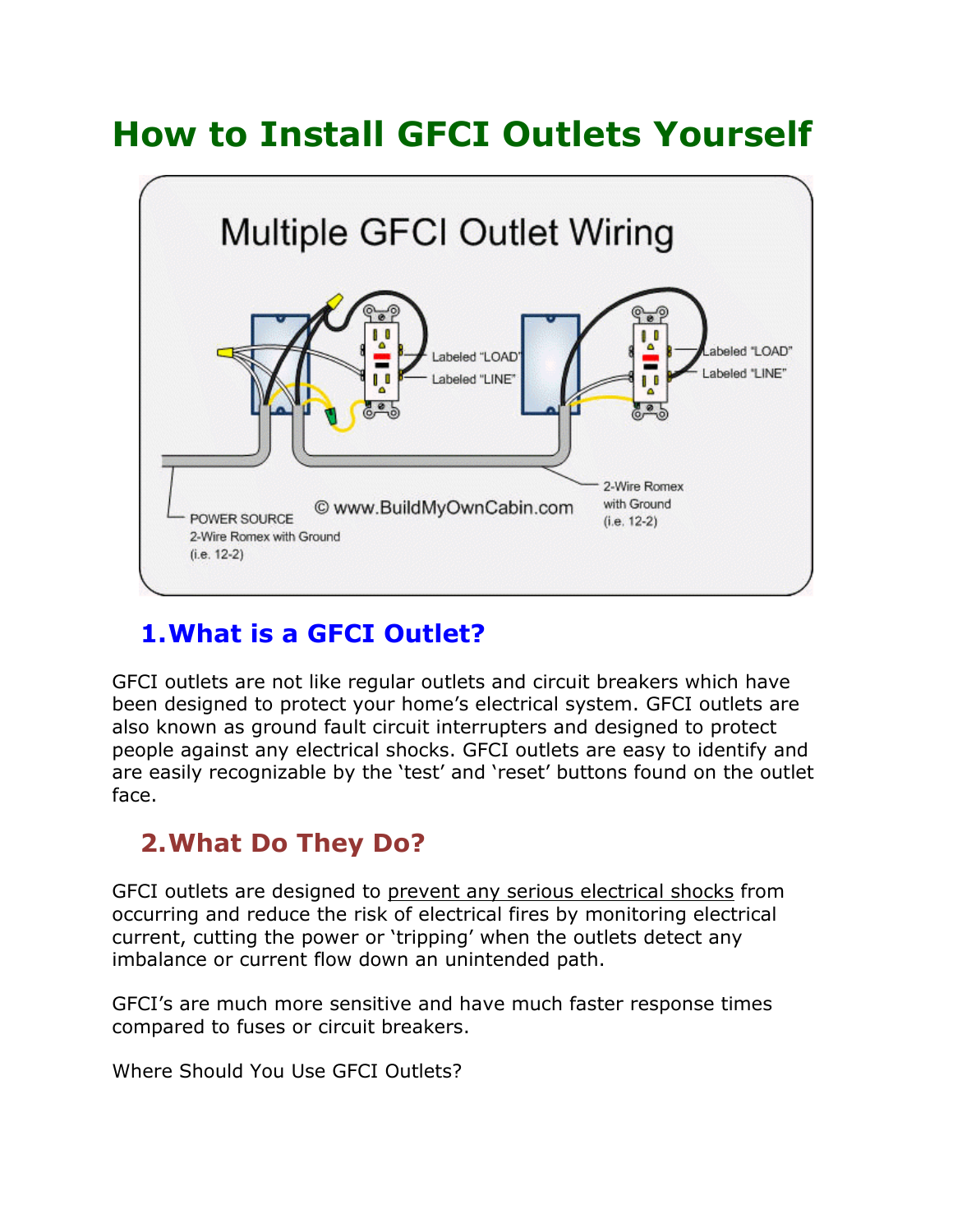- Outdoor Areas
- Pool and spa areas
- Wet bars
- Unfinished basements and crawlspaces
- Outbuildings and garages
- Utility and laundry rooms
- Kitchens
- Bathrooms

# **3.How to Install a GFCI Outlet?**



#### **A. Turn Off the Power**

Switch the power to the outlet off at the main electrical panel's circuit breaker or fuse box. Plug a lamp into the outlets if you are unsure about which circuit breaker switches or which fuses control the electrical outlet. Mark the fuse location with a pen so that you'll be able to find it next time.

#### **B. Remove the Old GFCI Outlet**

Take off the old outlet cover plate first and use a circuit tester to ensure that the power is shut off to all the rest of the wiring in the outlet box. Disconnect all three wires running to the outlet but you will need to check which pair of wires get power from the main panel if the outlet has two pairs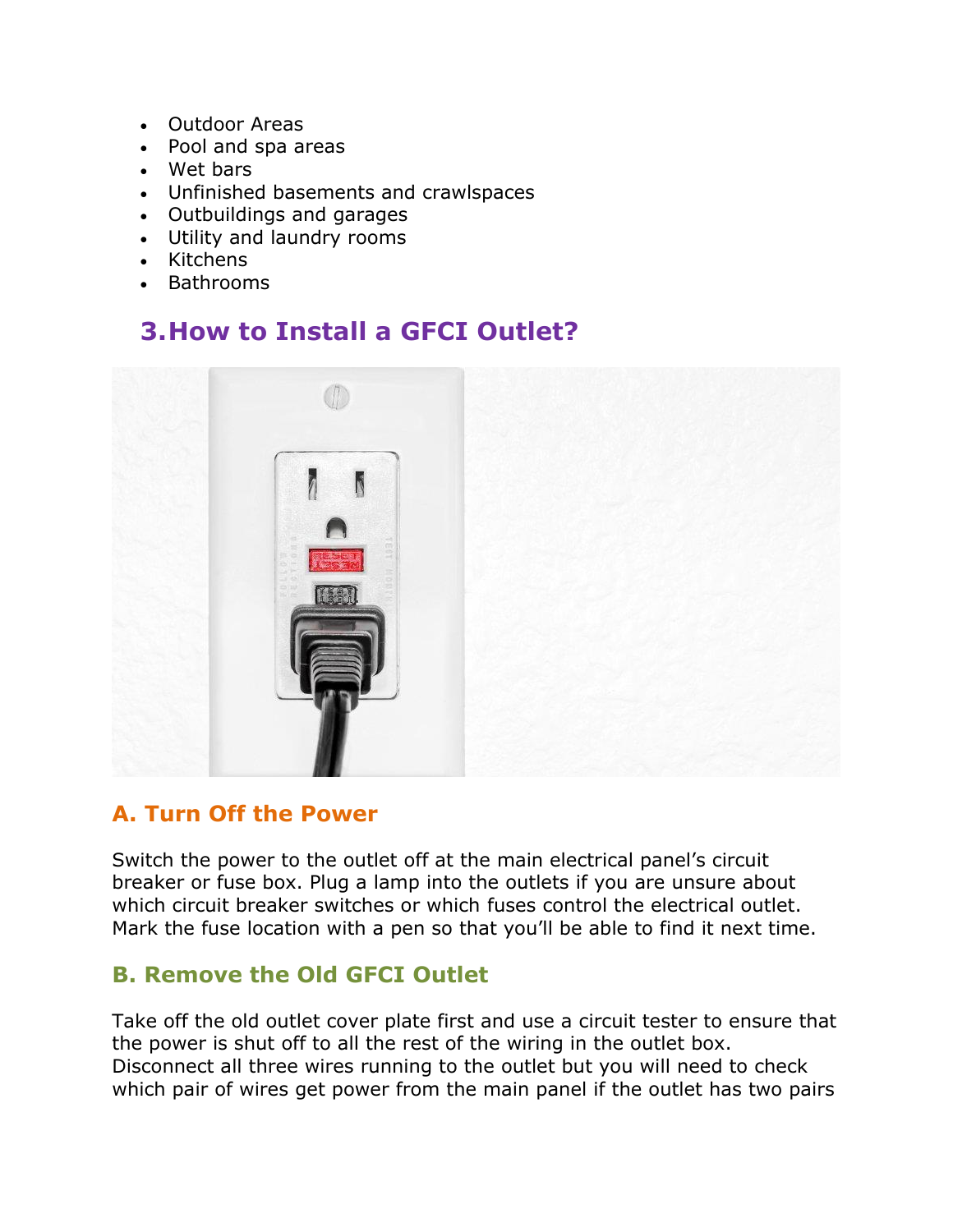of white wires and two pairs of black wires. You can remove all the wires from the outlet and spread the ends apart so that their bare wire tips and then switch the power back on from the panel and use the circuit tester to test which wires carry the power.

### **C. Check the Wiring**

Pull the wires out of the wall box and position them so that they touch each other. Restore the power and touch the black probe to the metal box or bare copper ground wire. If installing a GFCI on an underground circuit, refer to the manufacturer's instructions.

If the outlet box has four wires plus a ground, connect the second black wire to the brass terminal marked load and the second white wire to the silver terminal marked Load. If there are many different ground wires, join them all together with a copper pigtail and use a wire nut to fasten the loose end of the pigtail to the green ground screw.

## **D. Install the New GFCI Outlet**

[GFCI outlets](http://www.dfliq.net/what-is-gfci-outlet/) can be bought pre-wired with two sets of wires marked "line" and "load" The line sets functions such as the hot wire and supplies the incoming power while the unit's load set distributes power to additional outlets after it on the same circuits. The GFCI load-side wires also provide short circuit and shock protection to those outlets so there is no need to install GFCI outlets on each of them.

Connect and secure the black wire to the "line" pair of wires on the GFCI outlet with wire nuts and wrap each connection with electrical tape. Connect the bare ground wire to the GFCI outlet's green screw. Replace the GFCI outlet back into the box, carefully folding the wires inside.

## **E. Switch On the Power and Test the GFCI Outlet**